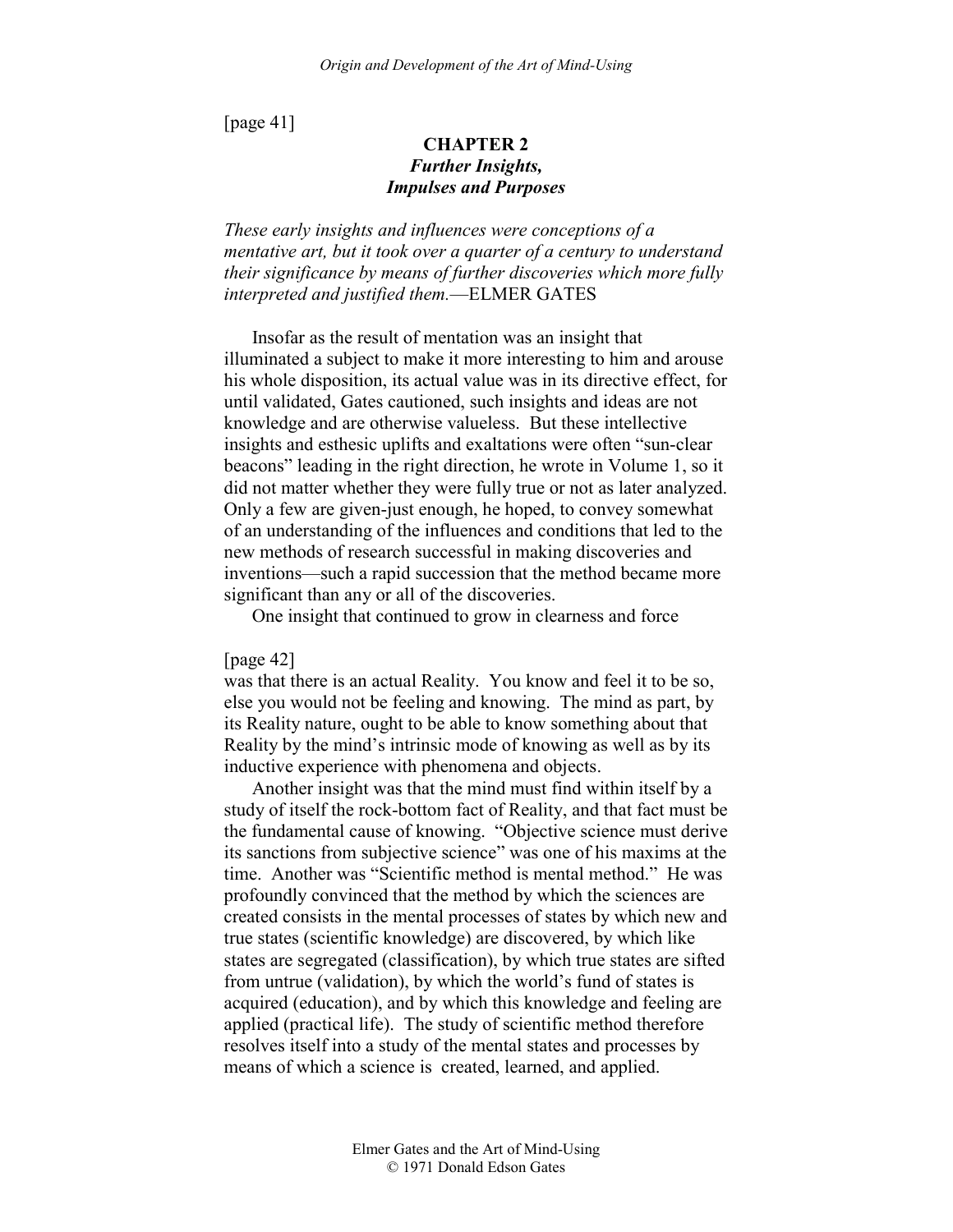Another insight was inextricably coupled with an imperative impulse-to-do, which he at once began to carry into deed, and continued throughout his life. It was that the mind having gained such knowledge about itself as that which he had acquired by experimental introspection and other scientific observation and by insight should continue to study itself to get more information about this inner manifestation of Reality and then utilize this information as a guide to more knowledge and experience of the same kind. By introspecting the ways and modes by which this further knowledge is obtained, the mind ought then to discover the true mental method of discovering. A vague glimpse indeed, but an actual beginning of the art of mentation.

If during the past, man's mind has attained any true knowledge whatever, then that proves that the mind can discover knowledge; but first the knowledge must be proved actually true, and how is that to be done? As we do not know, the alternative

#### [page 43]

is to take that part of our alleged knowledge that we have most reason to believe true-and not merely hypothesis or theory, tentatively accept it, and proceed to study how the mind attained it. Inasmuch as by that mind man has been able to survive, it presumably is in sufficient harmony with Reality. If there is any true knowledge in those sciences and arts upon whose practical truth modern civilization is based, it must have been put there by the mind of man, and any additional knowledge must be discovered by the activities and functionings of the mind.

Reaching these conclusions was a long and arduous process, animated at every step by the most intense feeling and prayerful eagerness to know the truth. The result of this thinking was that like Socrates, Gates did not know anything for sure. Can the mind ever come to know even one fact for sure? How often during those memorable years did he eagerly wish for just one unquestioned fact! How uncertain everything seemed whenever he realized that neither science nor philosophy had given certainty of one such fact!

 "Reality manifests itself to me in two ways," he said: "as my own mind and as the objective world, but that is knowable to me only by means of my mind, and perhaps incompletely and inaccurately and even illusorily. Both of these manifestations constitute the whole Reality as I know it." He had done enough experimental introspection to satisfy himself that this Inner World looks as if seen through glasses, as he said, that are given definite colorings by the mind's own nature out upon the Outer World, and that the distortions, limitations, tintings, and shadings of these glasses add their own modifications to what is seen. Thus by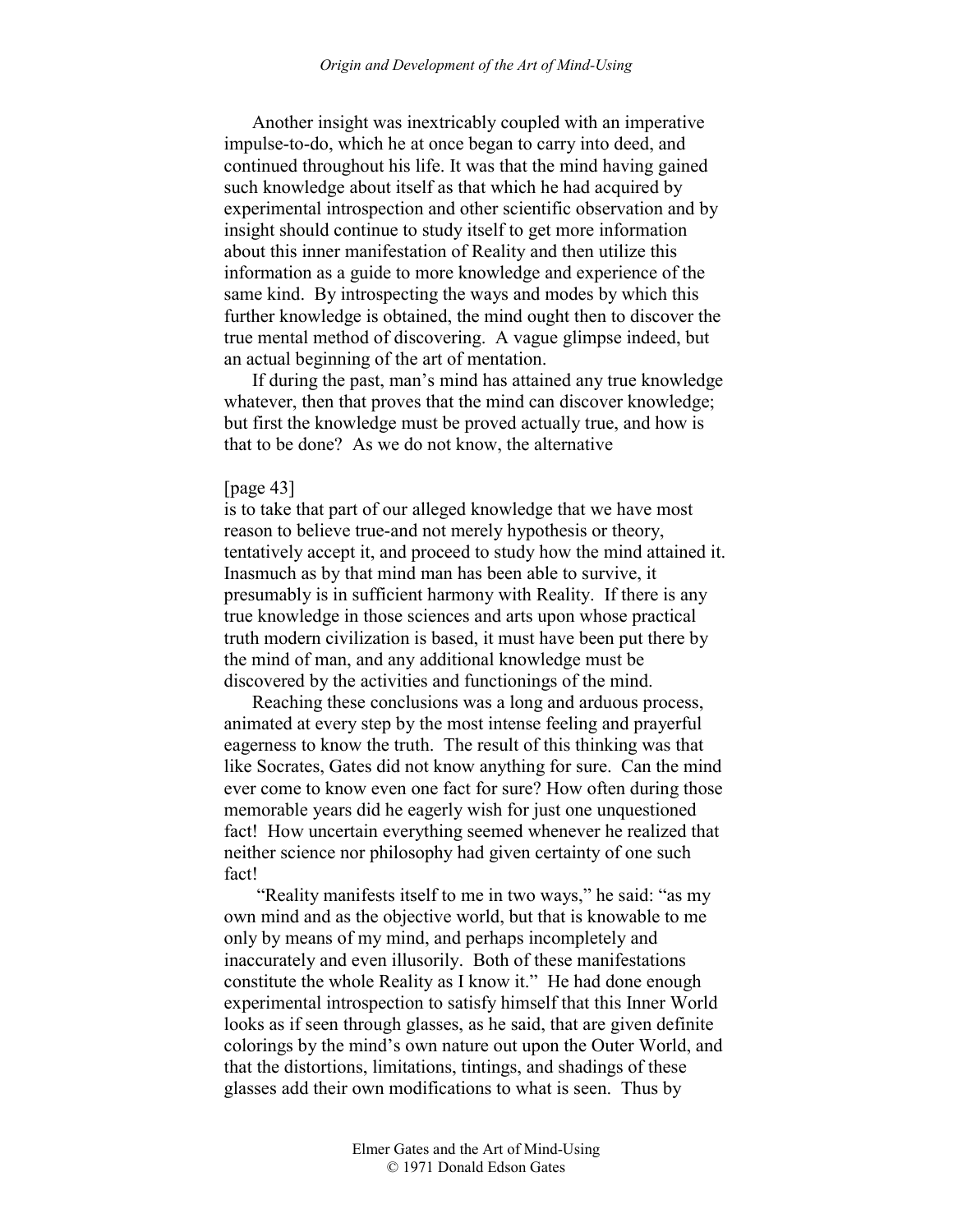mental steps of his own he had independently arrived at Kant's doctrine that the mind impresses its own constitutive nature upon the knowledge that is obtained of outward things. But he saw, he believed, a little further: " . . . while the mind impresses its own nature upon outward things, it happens that the nature of mind and the nature of outward things are one and the same nature, because both are manifestations of the same Reality, constituting two forms of that which exists, and therefore these

### [page 44]

natures must be alike and corroborative of each other. The mind puts its stamp on what is known of outward things and on them (insofar as it purposively modifies them), and the outward world puts its stamp on the mind, and this mutual modification is all a causal and functional part of one cosmic process. These are objective and subjective factors that are both produced by an activity of a Reality of which the inner and outer worlds are symptoms, and the method which, as a result of the interaction of the two worlds produces knowing, may be discovered by an introspection of that which does the knowing; by an observation of that which is known; and by effecting a synthesis of the two kinds of data."

His conclusion, also otherwise arrived at, was that the Outer World cannot be known without the Inner World, and the Inner World cannot know itself without the Outer World, and neither can exist without the other, nor can the two worlds exist without the hitherto unidentified Third World.

Still another insight was accompanied by such an inexorable impulse- to-do that it immediately became his Life-purpose: to select someone with a good mind and set it to work on these problems and then keep it at work from earliest youth to fullest maturity, so that by trying longer and harder than ever before attempted, it might attain a wider experience and a higher knowledge in that domain. This mind should be systematically trained in introspection from childhood to adulthood to create an introspectional specialist, just as a violinist must be trained from early youth. Furthermore, this introspector should have inherited a special aptitude or genius for introspecting, just as the great violinist must begin with a special musical aptitude. If this plan were conscientiously and ably carried out, notable results might be anticipated. If a mind thus set apart and consecrated to the special task of studying itself were to attain the highest results, it should not be unnecessarily disturbed or interrupted during its great attempt, requiring such a selection and regulation of environmental, bodily, and mental conditions as would not divert or retard its natural development.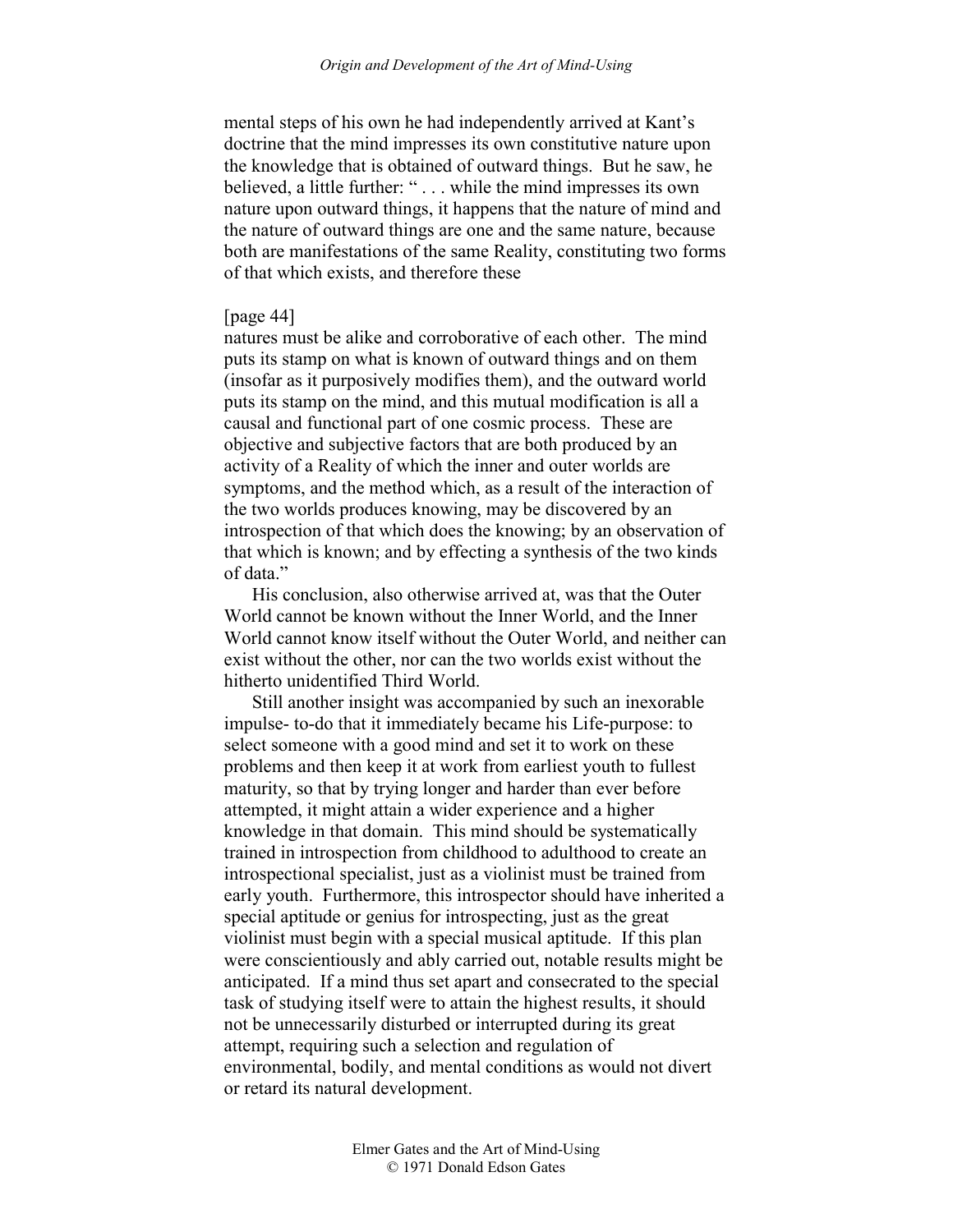# [page 45]

Gates decided to immediately select an average mind like his own, or better, and put it to work, not so much for the new knowledge as to discover the mental methods by which it was attained. That knowledge would then be applied to the improvement of mental methods and the perfection of mental states and processes so that ultimately, by knowing how more skillfully and efficiently to use itself in mentating, the mind might be better able to discover enough more knowledge about itself to still further improve its methods, states, and processes, and so on, until by perpetual improvement it would attain such skill and knowledge of the art of mind-using as would enable it to discover a sure and certain basis of knowledge-if such was within the limits of human possibility.

"With an irresistible impulse-to-do that swept me from every mooring and with a conviction that knew no alternative," Gates wrote, "I concluded to select my own mind for this great task. I deliberated, trying to find sufficient reasons for a course in life I knew I was bound to take. I had a wholesome attitude towards my lifework, took deep joy in it, and desired to use it for the good of others. I had taken steps in the study of the mind, much bigger ones than I could then describe. I knew that I knew many new things about the mind that were of utmost importance. I was actually engaged in psychologic research, and all that was necessary was to continue my training until the maturity of middle life to make me a technically-equipped specialist along that line; and along with this training I could make a serious lifework of the study of the Inner and Outer Worlds and their relations. Had it been possible to find anyone else willing to put his whole life to this task I would gladly have supported him, guarded him, and supplied experimental facilities, but as I could find no one that seemed to have anything like my own introspective skill or enthusiasm, I rejoicingly accepted or rather usurped the task for myself; or unfortunately I accepted both tasks, that of making the researches and the money to support them."

Otherwise stated, a study of the mind to determine something

### [page 46]

definite about its inner nature and the nature of its relation to the Outer World, its possibilities, its modes of functioning and the methods of mind-using, the reliability and validity of its knowledge, was the life-work he most ambitiously undertook.

A further development of this purpose led to a determination to start with a knowledge of all that the world already knew about these subjects—to glean from every domain every fact, law,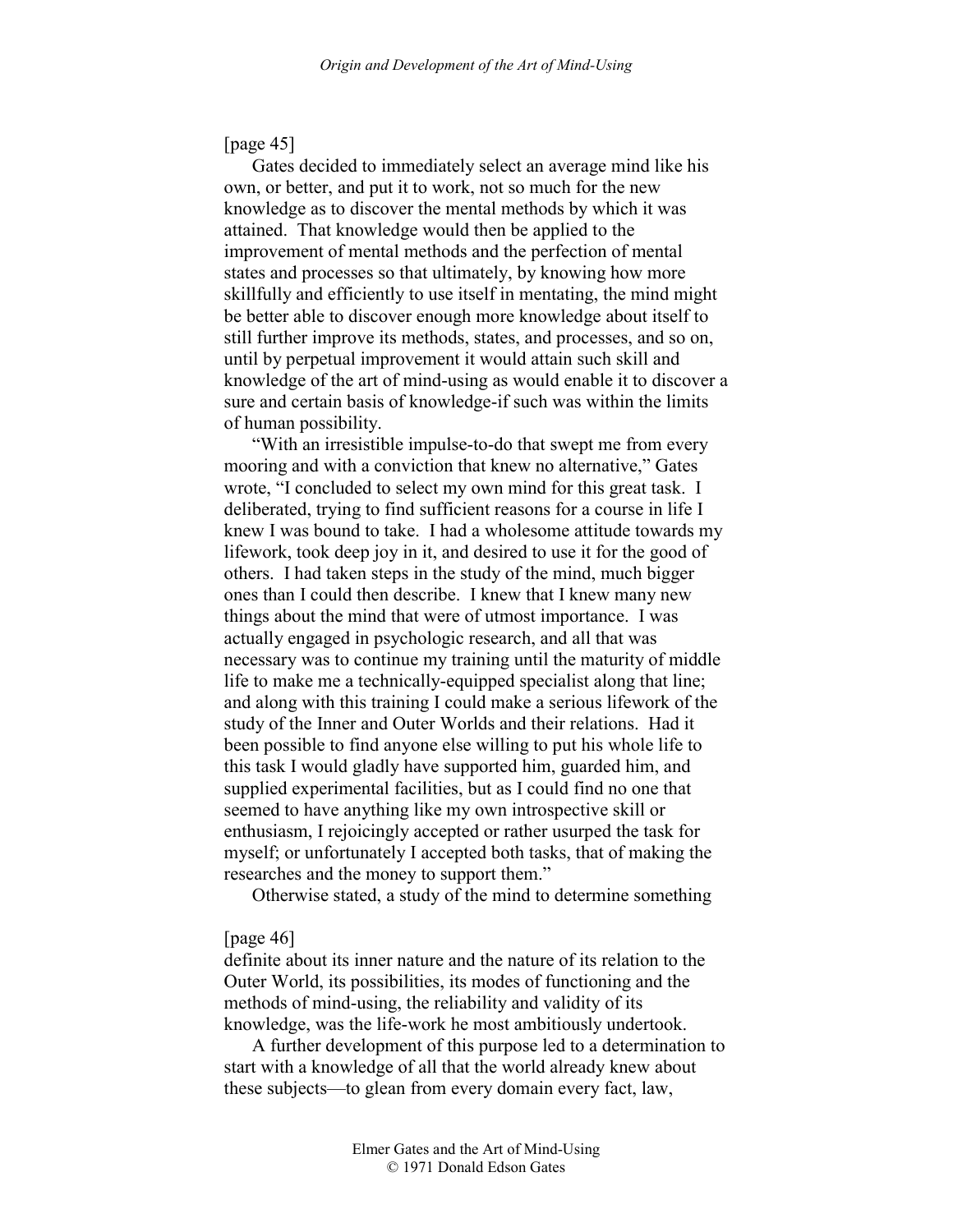principle, incident that might promote mental activity, improve mental methods, and augment vital energy. He planned a course of reading with assistants to collate whatever information might be obtained, but was disappointed. He found very little, and concluded that the required knowledge would be found not in books but in a scientific study of his mind by experiment in his own laboratory. The human race had not had its attention called to methods of mental functioning from the standpoint of an art of promoting it, he observed; consequently literature was practically silent on the subject.

His close associate at the time was his uncle, Jesse Franz, and with a dry humor to match. Gates enjoyed telling this story about him. "One day my uncle remarked that I would surely die of old age before I could collate the sum of human knowledge; that I would have to confine myself to my specialties, physics and psychology. I replied, holding a little book towards him, 'I have already found a beginning.' Looking at the diminutive volume he gave me a questioning glance and I mentioned the name of the book, 'Watts On the Mind.' Misunderstanding, he replied 'Nothing much, but there will soon be plenty on my mind if I learn all you collate if you get that lightning activity of yours focused on the job.' "But soon all the subjects like planets were revolving around the central sun of my scheme as I outlined it, and he gave me considerable money and helped at the work until he died soon after. Just before his death he jocosely remarked that 'If your work is destined to have a like effect on helpers, you would do well to insure their lives in your favor.' And dear Uncle Jesse died in my arms."

"Words cannot convey how deeply I regretted not having a

### [page 47]

gigantic intellect of an Aristotle or a Newton," he despaired, "so I might be able to better cope with the difficulties of my task." He felt cheated, that out of the infinite opulence of existence there had not been given him equal facility in every line. Feeling sorely the weight of his responsibility, he resolved not to shirk the opportunity, hoping that his excessive love of the work and his unbounded desire to accomplish it might in a measure supply whatever abilities he might lack; and he believed an art of mentating would soon make up for any deficiencies.

 "These insight-urgings and impulse-plans," he emphasized, were not mere intellective understandings but very much more; events in a life that amount to a crisis. The emotive concomitant is intense, like emotion in a dream, with the unswerving urge and responsibility of the work felt as a mission, as a 'call' in the evangelical sense, and this change in a life is psychologically like a